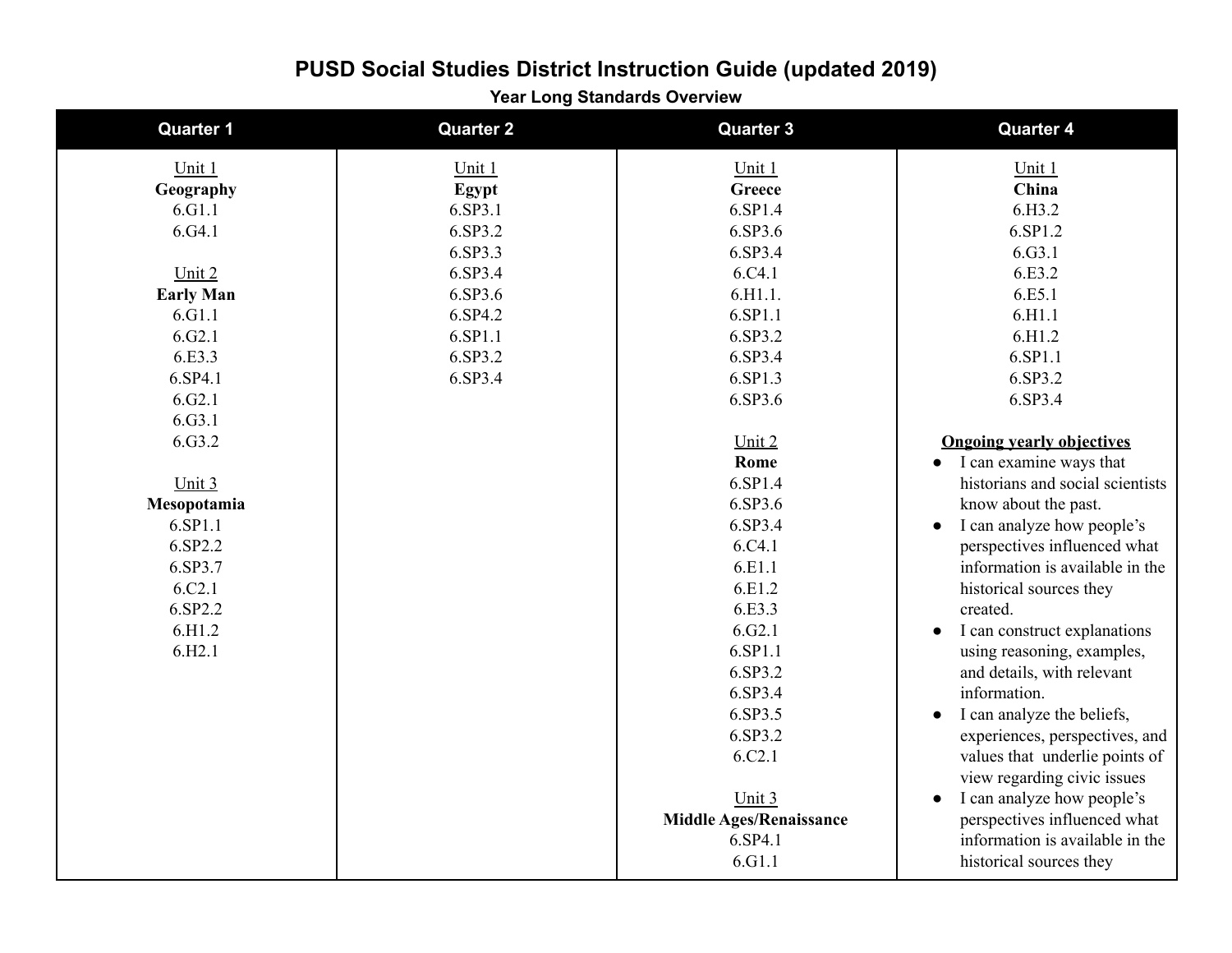|  |  | 6.SP1.1<br>6.SP3.2<br>6.SP3.4 | created.<br>I can explain the causes and<br>$\bullet$<br>effects of interactions<br>between cultures and<br>civilizations.<br>I can evaluate the causes and<br>$\bullet$<br>effects of conflict and<br>resolution among different<br>societies and cultures. |
|--|--|-------------------------------|--------------------------------------------------------------------------------------------------------------------------------------------------------------------------------------------------------------------------------------------------------------|
|--|--|-------------------------------|--------------------------------------------------------------------------------------------------------------------------------------------------------------------------------------------------------------------------------------------------------------|

| <b>Grade Level: 6th grade</b>                                                                                                                                                                                                        | Time: Quarter 1 - Unit 1 - 2 weeks                                                                                                                                                                                                                                                                                                                                                                                                                                                                            |                                                                                                                                                                                                                   |                                                                                                              |
|--------------------------------------------------------------------------------------------------------------------------------------------------------------------------------------------------------------------------------------|---------------------------------------------------------------------------------------------------------------------------------------------------------------------------------------------------------------------------------------------------------------------------------------------------------------------------------------------------------------------------------------------------------------------------------------------------------------------------------------------------------------|-------------------------------------------------------------------------------------------------------------------------------------------------------------------------------------------------------------------|--------------------------------------------------------------------------------------------------------------|
| <b>Unit- Geography</b>                                                                                                                                                                                                               | <b>Essential Question</b><br>1) How does the physical geography determine the settlement patterns of humans?<br>How do natural resources affect the development of a society?<br>$\overline{2}$<br>How can maps be used to explain the relationships between locations of places and<br>3)<br>regions?<br>4) Why do environmental characteristics vary among different world regions?                                                                                                                         |                                                                                                                                                                                                                   |                                                                                                              |
| <b>Standards</b>                                                                                                                                                                                                                     | <b>Objectives/ I Can</b>                                                                                                                                                                                                                                                                                                                                                                                                                                                                                      | <b>Key Vocabulary</b>                                                                                                                                                                                             | <b>Resources/Assessments</b>                                                                                 |
| 6.G1.1-Use and construct maps, graphs, and<br>other representations to explain relationships<br>between locations of places and regions<br>6.G4.1-Explain why environmental<br>characteristics vary among different world<br>regions | I can use maps to explain relationships<br>$\bullet$<br>between locations of places and<br>regions<br>I can explain why environmental<br>characteristics vary among different<br>world regions<br>I can compare and contrast the<br>$\bullet$<br>information provided by globes, maps,<br>and aerial photographs<br>I can explain how the lines of latitude<br>and longitude are used to identify<br>absolute location<br>I can identify the prime meridian and<br>equator<br>I can identify the cardinal and | Maps<br>Charts<br>Graphs<br>Globes<br>Aerial photos<br>Longitude<br>Prime Meridian<br>Latitude<br>Equator<br>Absolute location<br>Relative location<br>Cardinal directions<br>Intermediate<br>directions<br>Scale | <b>Interactive Geography Slides Unit</b><br>Includes resources from Reading A-Z,<br>see Christina Goldsmith) |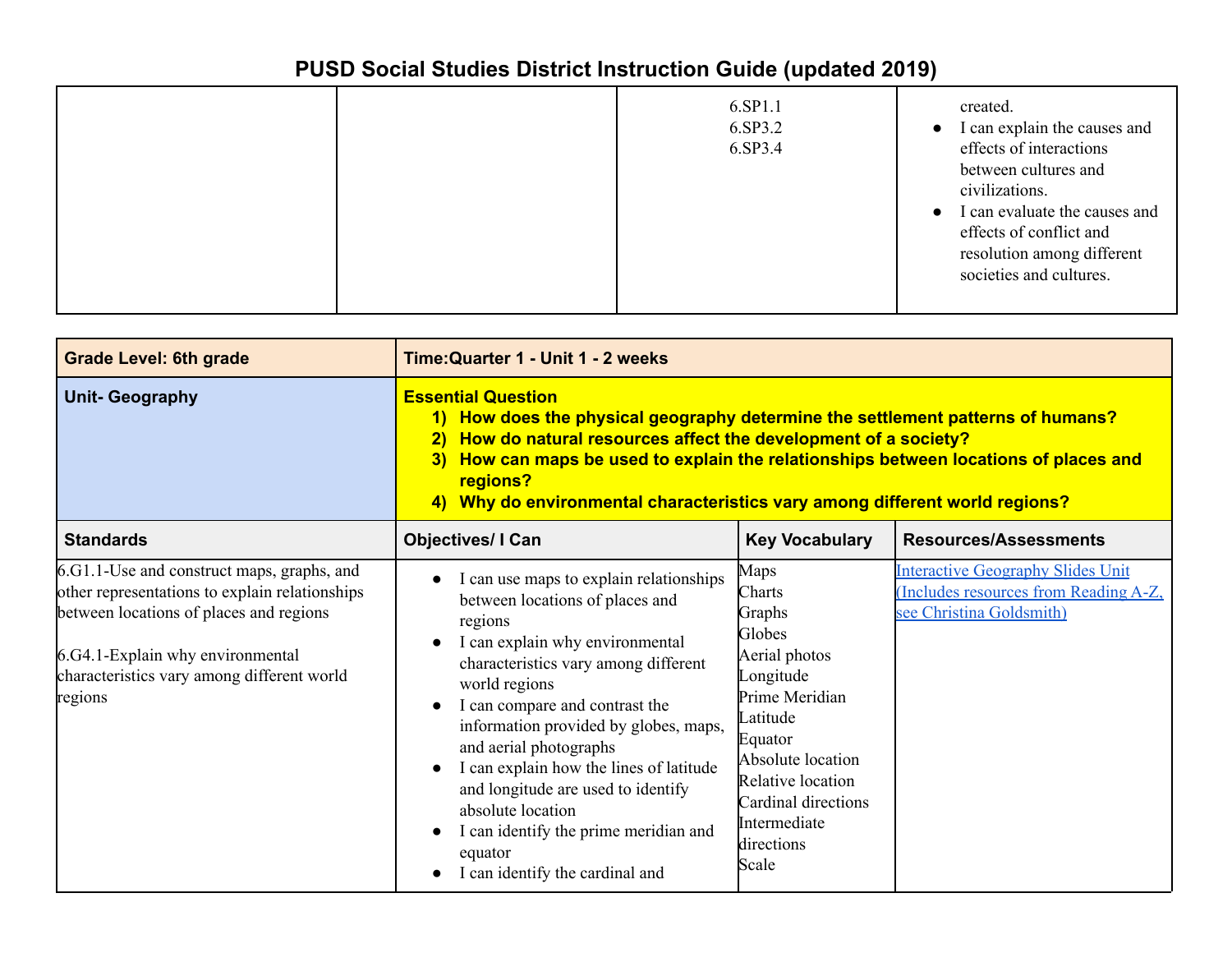| intermediate directions using a<br>compass rose<br>I can use a scale to show how many<br>$\bullet$<br>miles something is from one place to<br>another<br>I can define relative location<br>I can identify the continents and<br>$\bullet$<br>oceans | Map symbol<br>Map key<br>Oceans*<br>Continents* |
|-----------------------------------------------------------------------------------------------------------------------------------------------------------------------------------------------------------------------------------------------------|-------------------------------------------------|
|-----------------------------------------------------------------------------------------------------------------------------------------------------------------------------------------------------------------------------------------------------|-------------------------------------------------|

| <b>Grade Level: 6th grade</b>                                                                                                                                                                                                                                                                                                                                                                                                                                                                                                                                    | <b>Time: Quarter 1 - 3 weeks</b>                                                                                                                                                                                                                                                                                                                                                                                                                                                                                                                                 |                                                                                                                                                                                                                                   |                                                                                                                                                                                                                                                                                               |
|------------------------------------------------------------------------------------------------------------------------------------------------------------------------------------------------------------------------------------------------------------------------------------------------------------------------------------------------------------------------------------------------------------------------------------------------------------------------------------------------------------------------------------------------------------------|------------------------------------------------------------------------------------------------------------------------------------------------------------------------------------------------------------------------------------------------------------------------------------------------------------------------------------------------------------------------------------------------------------------------------------------------------------------------------------------------------------------------------------------------------------------|-----------------------------------------------------------------------------------------------------------------------------------------------------------------------------------------------------------------------------------|-----------------------------------------------------------------------------------------------------------------------------------------------------------------------------------------------------------------------------------------------------------------------------------------------|
| <b>Unit - Early Man</b>                                                                                                                                                                                                                                                                                                                                                                                                                                                                                                                                          | <b>Essential Question</b><br>1) What was the relationship between early humans and their environment?<br>How do cultures adapt to their environment?<br>$\left 2\right\rangle$<br>What was the evolution of man from nomads, hunter/gatherers, and farmers?<br>3)<br>Why was early technology essential to Paleolithic people?<br>$\left(4\right)$<br>Why was the invention of farming a revolution?<br>5)<br>How did humans' ways of living change as they interacted and adapted?<br><b>6</b>                                                                  |                                                                                                                                                                                                                                   |                                                                                                                                                                                                                                                                                               |
| <b>Standards</b>                                                                                                                                                                                                                                                                                                                                                                                                                                                                                                                                                 | <b>Objectives/ I Can</b>                                                                                                                                                                                                                                                                                                                                                                                                                                                                                                                                         | <b>Key Vocabulary</b>                                                                                                                                                                                                             | <b>Resources/Assessments</b>                                                                                                                                                                                                                                                                  |
| 6.E3.3- Analyze the influence of specialization<br>and trade within different cultures and<br>communities in regions studied.<br>6.G1.1-Use and construct maps, graphs, and<br>other representations to explain relationships<br>between locations of places and regions<br>6.G2.1-Compare diverse ways people or<br>groups of people have impacted, modified, or<br>adapted to the environment of the Eastern<br>Hemisphere<br>6.G3.1-Analyze how cultural environmental<br>characteristics affect the distribution and<br>movement of people, goods, and ideas | I can identify visual vocabulary<br>$\bullet$<br>I can describe life as a hominid<br>I can describe their social needs<br>I can tell the difference between<br>paleolithic and neolithic<br>I can state the importance of movement,<br>climate, rivers<br>I can analyze the influence of<br>specialization and trade within different<br>cultures and communities in regions<br>studied<br>I can identify environmental changes<br>I can define the new technologies<br>I can define the consequences of<br>agriculture<br>I can communicate without language to | Early People<br>Old/New Stone<br>Age<br>Ice Age<br>The First Cultures<br><b>Nomads</b><br>Paleolithic<br>Neolithic<br>Cave Art<br>Stone Age<br>technology and<br>contributions<br>Technology<br>Flaking<br>Migrate<br>Agriculture | <b>Slideshow for Early Man</b><br><b>Hands on History:</b> Survival Activity<br><b>Agriculture and human civilization</b><br><b>Inquiry:</b><br>Was the development of agriculture<br>good for humans?<br><b>Nomadic Life Inquiry</b><br>How do we know the past without<br>written evidence? |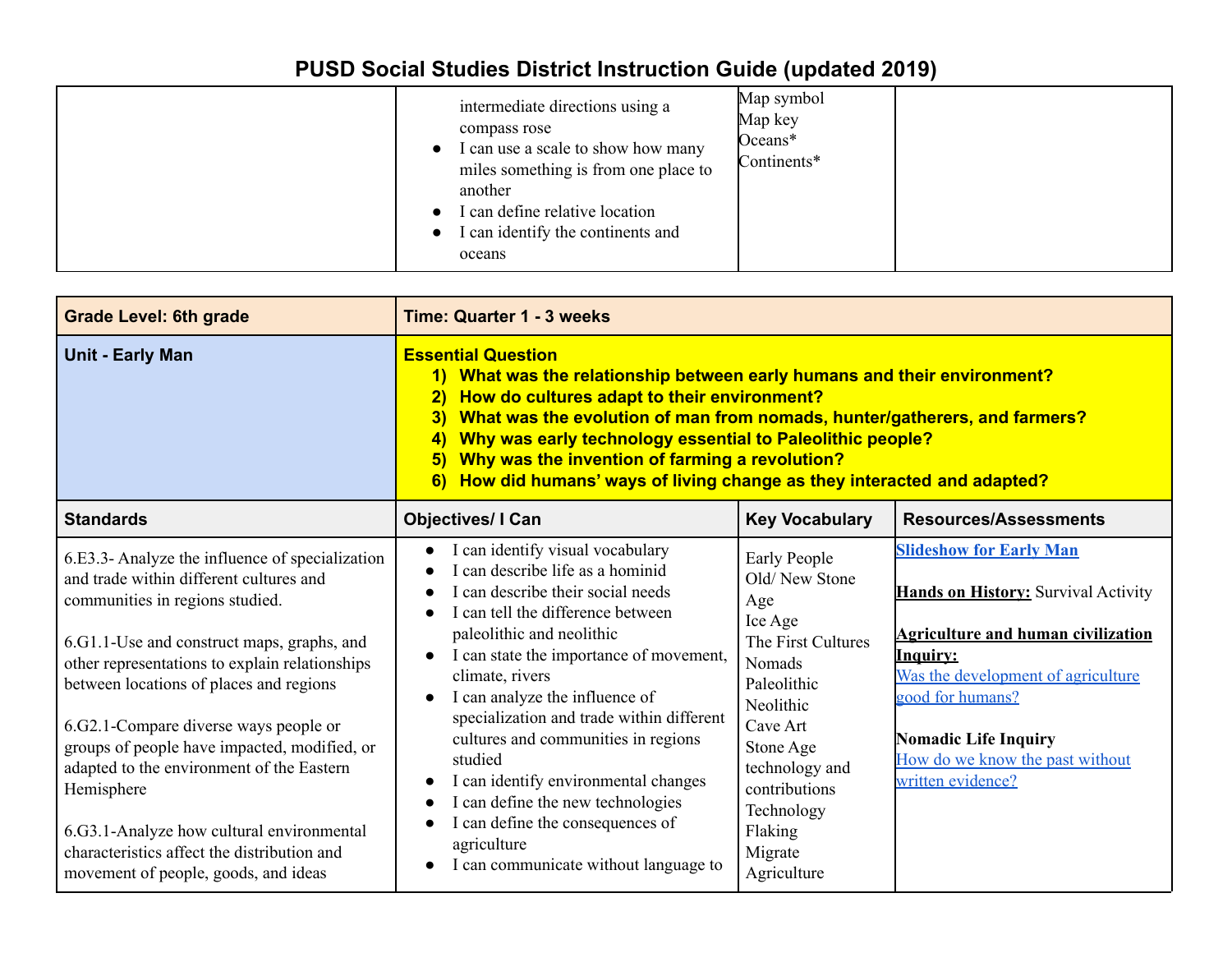| 6.G3.2-Analyze the influence of location, use<br>of natural resources, catastrophic<br>environmental events, and technological<br>developments on human settlement and<br>migration<br>6. SP4.1-Exaplain the multiple causes and<br>effects of events and developments in the past | create a story<br>I can examine cave art to figure out the<br>needs of the nomadic people<br>I can list artifacts by mapping them<br>I can analyze how the use of tools<br>developed as life changed among early<br>humans<br>I can explain the factors that led to<br>permanent human settlement | Domesticate<br>Surplus<br>Civilization |  |
|------------------------------------------------------------------------------------------------------------------------------------------------------------------------------------------------------------------------------------------------------------------------------------|---------------------------------------------------------------------------------------------------------------------------------------------------------------------------------------------------------------------------------------------------------------------------------------------------|----------------------------------------|--|
|------------------------------------------------------------------------------------------------------------------------------------------------------------------------------------------------------------------------------------------------------------------------------------|---------------------------------------------------------------------------------------------------------------------------------------------------------------------------------------------------------------------------------------------------------------------------------------------------|----------------------------------------|--|

| <b>Grade Level: 6th grade</b>                                                                                                                                                                                                                                                                           | Time: Quarter 1 - Unit 3 - 4 weeks                                                                                                                                                                                                                                                                                                                                                                                                                                                                                                                         |                                                                                                                               |                                                                                                                                                                                            |
|---------------------------------------------------------------------------------------------------------------------------------------------------------------------------------------------------------------------------------------------------------------------------------------------------------|------------------------------------------------------------------------------------------------------------------------------------------------------------------------------------------------------------------------------------------------------------------------------------------------------------------------------------------------------------------------------------------------------------------------------------------------------------------------------------------------------------------------------------------------------------|-------------------------------------------------------------------------------------------------------------------------------|--------------------------------------------------------------------------------------------------------------------------------------------------------------------------------------------|
| Unit - Mesopotamia                                                                                                                                                                                                                                                                                      | <b>Essential Question</b><br>1) Was the creation of civilization good for mankind?<br>What is the purpose of government?<br>$\overline{2}$<br>How do different forms of government provide different rights to their citizens?<br>3)<br>What is a citizen? What rights and responsibilities should they have?<br>4)<br>How does the development of culture affect laws, language, literature, religion, and<br>5)<br>identity?<br>Why did ancient civilizations tend to develop along rivers?<br>6)<br>How did the rule of law impact early civilizations? |                                                                                                                               |                                                                                                                                                                                            |
| <b>Standards</b>                                                                                                                                                                                                                                                                                        | <b>Objectives/I Can</b>                                                                                                                                                                                                                                                                                                                                                                                                                                                                                                                                    | <b>Key Vocabulary</b>                                                                                                         | <b>Resources/Assessments</b>                                                                                                                                                               |
| 6.C2.1-Analyze the beliefs, experiences,<br>perspectives, and values that underlie points of<br>view regarding civic issues in the time period<br>and regions studied<br>6.E5.1 Describe the factors that influence trade<br>between countries or cultures.<br>6.H1.2-Explain the causes and effects of | I can explain how the technology such as<br>levees and canals improved farming in<br>Mesopotamia<br>I can analyze the reasons for the growth<br>of civilizations in the Fertile Crescent<br>I can explain how cuneiform was<br>developed and why it was so important<br>for the Sumerians<br>I can analyze the development of                                                                                                                                                                                                                              | <b>Fertile Crescent</b><br>Silt<br>Drought<br>Levee<br>Irrigation<br>Erosion<br><b>Tigris</b><br>Euphrates<br>Cities of Sumer | Hammurabi's Code<br>https://sheg.stanford.edu/history-lesson<br>s/hammurabis-code<br>Assyrian Siege of Jerusalem<br>https://sheg.stanford.edu/history-lesson<br>s/assyrian-siege-jerusalem |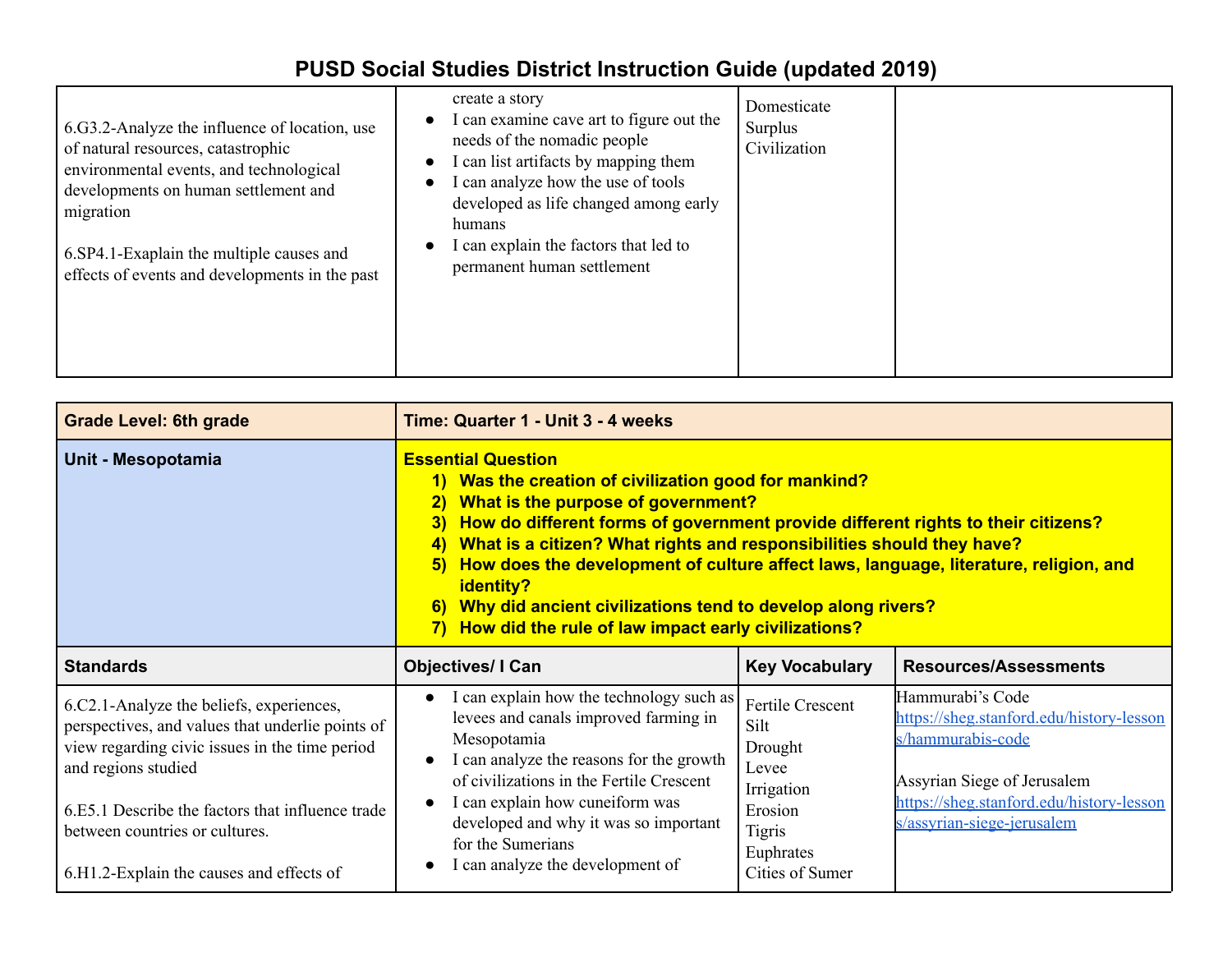| interactions between cultures and civilizations<br>6.H <sub>2</sub> .1-Evaluate the causes and effects of<br>conflict and resolution among different<br>societies and cultures<br>6.H3.1-Analyze the impact of religious,<br>government, and civic groups over time<br>6.SP1.1- Examine ways that historians and<br>social scientists know about the past.<br>6.SP2.2-Analyze how people's perspective<br>influenced what information is available in the<br>historical sources they created. | Sumerian city-states<br>I can explain how Mesopotamian cultural<br>values shaped local life<br>I can describe Babylon's rise to power<br>I can analyze Babylonian life under the<br>Code of Hammurabi<br>I can explain the style of warfare that<br>Assyria used to conquer Babylon | Cuneiform<br>Scribe<br>City-state<br>Ziggurat<br>Polytheism<br>Empire<br>Sargon<br>Gilgamesh<br>Babylon and<br>Assyria<br>Code of law<br>Aqueduct<br>Hammurabi's Laws |  |
|-----------------------------------------------------------------------------------------------------------------------------------------------------------------------------------------------------------------------------------------------------------------------------------------------------------------------------------------------------------------------------------------------------------------------------------------------------------------------------------------------|-------------------------------------------------------------------------------------------------------------------------------------------------------------------------------------------------------------------------------------------------------------------------------------|-----------------------------------------------------------------------------------------------------------------------------------------------------------------------|--|
|                                                                                                                                                                                                                                                                                                                                                                                                                                                                                               |                                                                                                                                                                                                                                                                                     |                                                                                                                                                                       |  |

| <b>Grade Level: 6th grade</b> | Time: Quarter 2 - Unit 1 - 8 weeks                                                                                                                                                                                                                                                                                                                                                                                             |  |  |
|-------------------------------|--------------------------------------------------------------------------------------------------------------------------------------------------------------------------------------------------------------------------------------------------------------------------------------------------------------------------------------------------------------------------------------------------------------------------------|--|--|
| Unit - Egypt                  | <b>Essential Question</b><br>1) How did the Nile River shape ancient Egyptian civilization?<br>2) How did the growth of trade help Egypt to achieve prosperity?<br>3) How did the religion of ancient Egypt impact the government and society?<br>4) What were the Egyptian's beliefs about the afterlife and why did they protect the<br>pharaoh's body?<br>5) What were their advances in art, literature, and architecture? |  |  |
| <b>Standards</b>              | <b>Resources/Assessments</b><br><b>Objectives/I Can</b><br><b>Key Vocabulary</b>                                                                                                                                                                                                                                                                                                                                               |  |  |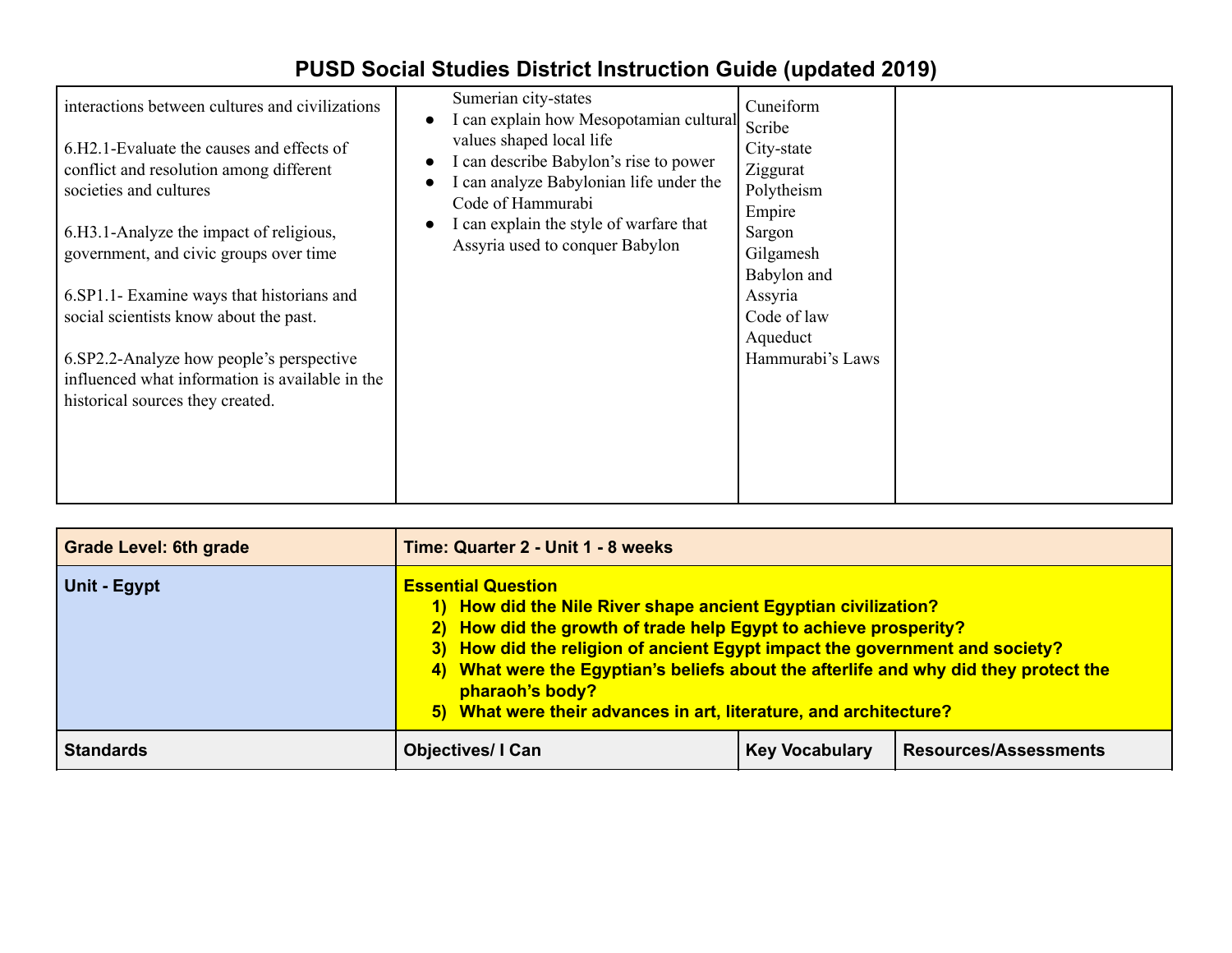| 6.E5.1 Describe the factors that influence trade<br>between countries or cultures.                                                                                                                                                                               | I can define and frame compelling and<br>supporting questions about events in<br>Egypt                                                                                                                                                                            | The Nile River<br>Valley<br>Delta                                                | <b>Egyptian Pyramids</b><br>Cleopatra |
|------------------------------------------------------------------------------------------------------------------------------------------------------------------------------------------------------------------------------------------------------------------|-------------------------------------------------------------------------------------------------------------------------------------------------------------------------------------------------------------------------------------------------------------------|----------------------------------------------------------------------------------|---------------------------------------|
| 6.H3.1-Analyze the impact of religious,<br>government, and civic groups over time                                                                                                                                                                                | I can use evidence to develop claims and<br>$\bullet$<br>counterclaims in response to compelling<br>questions                                                                                                                                                     | <b>Upper Egypt</b><br>Lower Egypt                                                |                                       |
| 6.SP1.1-Examine ways that historians and<br>social scientists know about the past.                                                                                                                                                                               | I can describe the Nile River and the<br>effects of its floods on ancient farmers<br>I can explain how ancient Egypt was                                                                                                                                          | Silt<br>Flooding<br>Shadoof                                                      |                                       |
| 6.SP3.1- Examine ways that historians and<br>social scientists know about the past.                                                                                                                                                                              | united<br>I can analyze the workings of<br>government and the importance of                                                                                                                                                                                       | Irrigation<br>The Kingdoms of<br>Egypt                                           |                                       |
| 6.SP3.2-Use evidence to develop claims and<br>counterclaims in response to compelling<br>questions in the time period and region<br>studied.                                                                                                                     | religion in Egypt<br>I can describe the changes that to Egypt<br>during the years of the Middle and New<br>Kingdom<br>I can identify how Egypt prospered and                                                                                                      | Unification<br>Pharaoh<br>Old Kingdom<br>Mummification                           |                                       |
| 6.SP3.3-Classify the kinds of historical<br>sources used in secondary interpretations.                                                                                                                                                                           | became an empire during the New<br>Kingdom<br>I can analyze how Egyptian ideas and                                                                                                                                                                                | Pyramid<br>Hieroglyphics<br>Papyrus                                              |                                       |
| 6.SP3.4-Use information about a historical<br>source, including the author, date, place of<br>origin, intended audience, and purpose to<br>judge the extent to which the source is useful<br>for studying a topic and evaluate the<br>credibility of the source. | skills spread even as the kingdom<br>declined<br>I can classify the kinds of historical<br>$\bullet$<br>sources used in secondary interpretations<br>I can use information about a historical<br>source to judge the credibility $\&$<br>usefulness of the source | Theocracy<br>Ancient Egyptian<br>Culture<br>Ahmose I<br>Amenhotep I<br>Akhenaton |                                       |
| 6.SP3.6- Construct and present arguments<br>using claims and evidence from multiple<br>sources.                                                                                                                                                                  | I can construct and present arguments<br>using claims and evidence from multiple<br>sources<br>I can organize applicable evidence into a                                                                                                                          | Ramses II<br>Hatshepsut<br>Cleopatra                                             |                                       |
| 6.SP3.7-Construct and present explanations<br>using reasoning, correct sequence, examples<br>and details with relevant information and data.                                                                                                                     | coherent argument about the past<br>I can examine ways that historians know<br>$\bullet$<br>about the past<br>I can use evidence to develop claims in<br>$\bullet$                                                                                                |                                                                                  |                                       |
| 6.SP4.2-Describe and apply civic virtues<br>including deliberative processes that contribute                                                                                                                                                                     | response to questions<br>I can use information about a historical<br>$\bullet$<br>source to judge the extent of which the                                                                                                                                         |                                                                                  |                                       |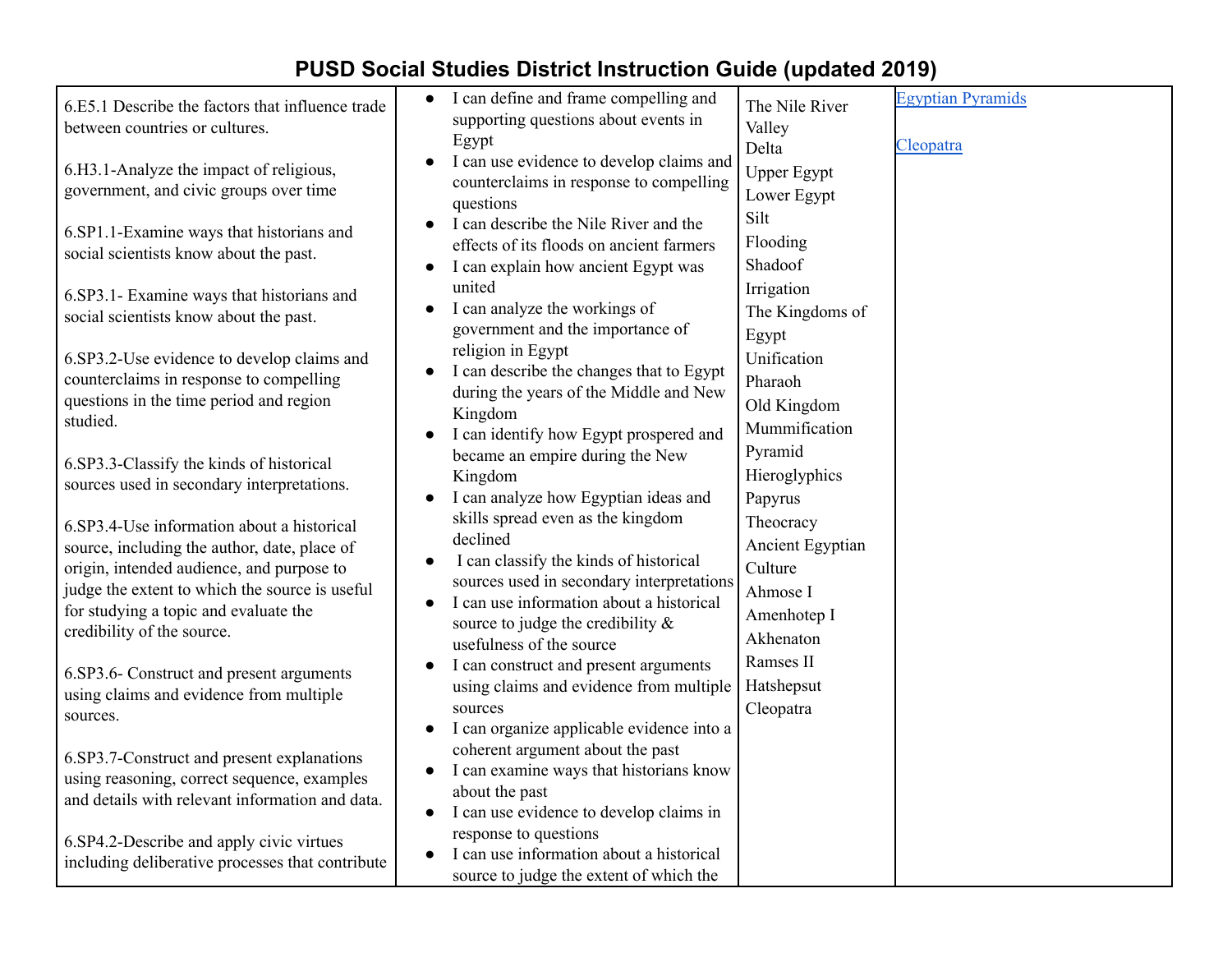|--|

| <b>Grade Level: 6th grade</b>                                                                                                                                                                                                                                                                                                                                                                                    | Time: Quarter 3 - Unit 1 - 3 weeks                                                                                                                                                                                                                                                                                                                                                                                                                                                                                                                                                                                                                                                                                                        |                                                                                                                                                       |                                                                                                        |  |
|------------------------------------------------------------------------------------------------------------------------------------------------------------------------------------------------------------------------------------------------------------------------------------------------------------------------------------------------------------------------------------------------------------------|-------------------------------------------------------------------------------------------------------------------------------------------------------------------------------------------------------------------------------------------------------------------------------------------------------------------------------------------------------------------------------------------------------------------------------------------------------------------------------------------------------------------------------------------------------------------------------------------------------------------------------------------------------------------------------------------------------------------------------------------|-------------------------------------------------------------------------------------------------------------------------------------------------------|--------------------------------------------------------------------------------------------------------|--|
| <b>Unit - Greece</b>                                                                                                                                                                                                                                                                                                                                                                                             | <b>Essential Question</b><br>1) To what extent do Greek values and cultural achievements impact the world today?<br>How did geography influence the rise of civilization in Greece?<br>$\overline{2}$<br>How does the Greek democracy relate to the U.S. form of government?<br>3)<br>How do the ancient Greece achievements in politics, architecture, philosophy, and<br><b>4</b><br>literature influence the world?<br>5) How did the religious traditions help shape the culture of Greek city-states and other<br>civilizations?<br>6) What events led to the rise and fall of the Greek empire?<br>Describe the empire that Alexander the Great built and explain how it spread Greek<br><b>7</b><br>culture throughout the empire. |                                                                                                                                                       |                                                                                                        |  |
| <b>Standards</b>                                                                                                                                                                                                                                                                                                                                                                                                 | <b>Objectives/ I Can</b>                                                                                                                                                                                                                                                                                                                                                                                                                                                                                                                                                                                                                                                                                                                  | <b>Key Vocabulary</b>                                                                                                                                 | <b>Resources/Assessments</b>                                                                           |  |
| 6.C4.1-Explain challenges and opportunities<br>people and groups face when solving local,<br>regional, and/or global problems<br>6.C4.2 - Describe and apply civic virtues<br>including deliberative processes that contribute<br>to the common good and democratic<br>principles, in school, community, and<br>government<br>6.E5.1 Describe the factors that influence trade<br>between countries or cultures. | • I can analyze how the rugged terrain<br>challenged the people of ancient Greece<br>I can explain why the environment led<br>Greeks to become seafarers<br>I can describe how sea trade served as a<br>lifeline for Greece<br>I can analyze the structure of Greek<br>city-states<br>I can compare Athens and Sparta<br>I can describe the form of government<br>during Athen's Golden Age<br>I can analyze the effects of war on<br>Athens and the development of the new                                                                                                                                                                                                                                                               | The Land of Greece<br>Peninsula<br>Harbor<br><b>Birth of Greek</b><br>Civilization<br>Polis<br>Acropolis<br>Agora<br>Commodity<br>Citizen<br>Monarchy | <b>Athens Democracy</b><br><b>Battle of Thermopylae</b><br>Are the Olympics about More than<br>Sports? |  |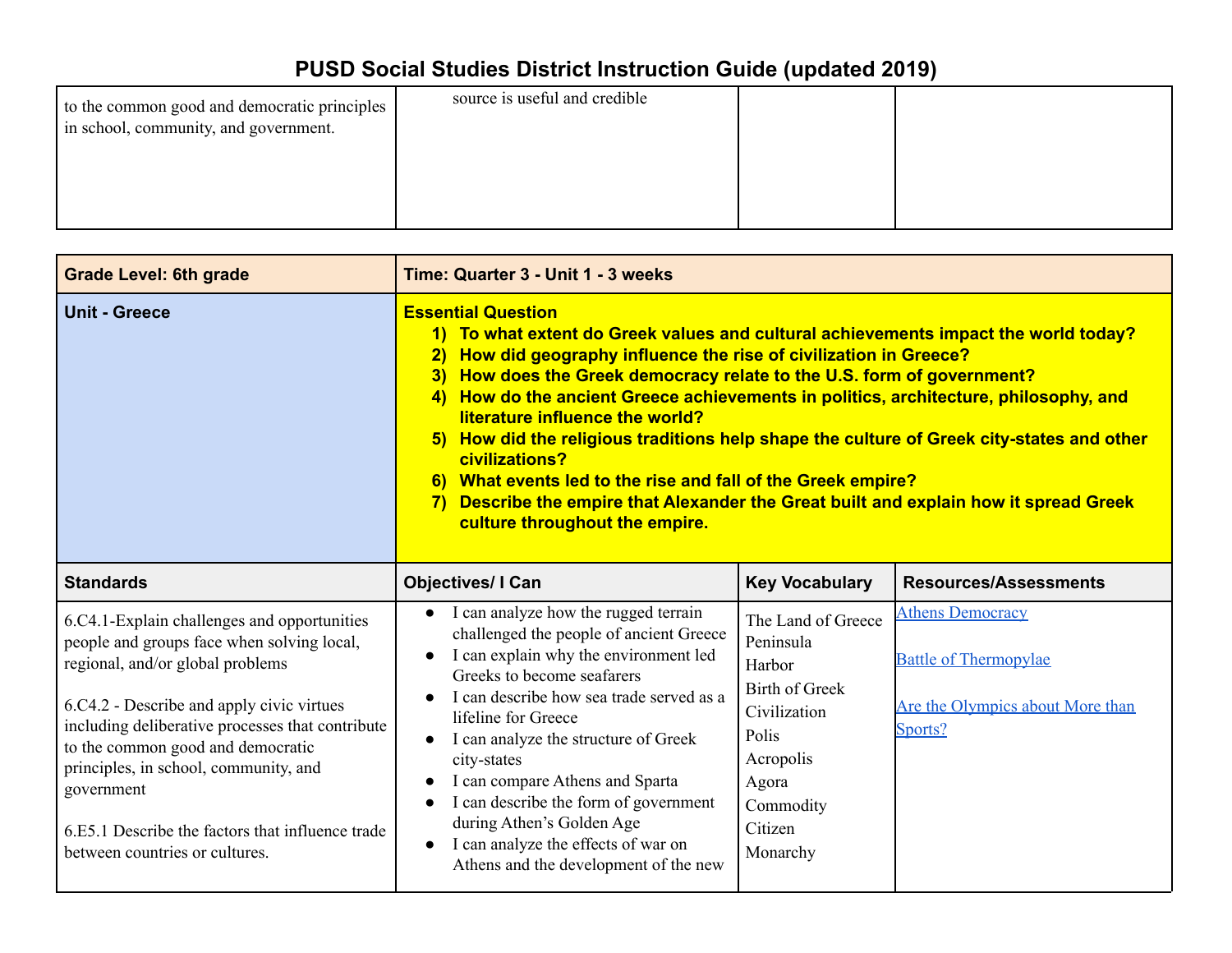| 6.H1.1-Compare the development and<br>characteristics of historical cultures and<br>civilizations from different global regions<br>within designated time periods<br>6.H3.1-Analyze the impact of religious,<br>government, and civic groups over time<br>6.SP1.1- Examine ways that historians and<br>social scientists know about the past.<br>6.SP1.3-Classify a series of historical events<br>and developments as examples of change<br>and/or continuity<br>6.SP1.4-Evaluate the significance of past<br>events and their effect on students' lives and<br>society.<br>6.SP3.2-Use evidence to develop claims and<br>counterclaims in response to compelling<br>questions in the time period and region studied<br>6.SP3.4-Use information about a historical<br>source, including the author, date, place of<br>origin, intended audience, and purpose to<br>judge the extent to which the source is useful<br>for studying a topic and evaluate the<br>credibility of the source.<br>6.SP3.6-Construct and present arguments<br>using claims and evidence from multiple<br>sources. | power of Macedonia<br>I can identify the cause of the<br>$\bullet$<br>Peloponnesian War<br>I can analyze opposing viewpoints of the<br>$\bullet$<br>trial of Socrates<br>I can describe the influence that ancient<br>$\bullet$<br>Greek philosophers, scientists, and<br>historians have on our lives today<br>I can analyze how Alexander spread<br>$\bullet$<br>Greek culture through the expansion of<br>his empire<br>I can use information about a historical<br>$\bullet$<br>source to judge the extent of which the<br>source is useful and credible<br>I can define the history and mythology of<br>$\bullet$<br>the ancient Greek Olympics<br>I can compare and contrast the ancient<br>$\bullet$<br>olympics with modern olympic games<br>I can explain the importance of arts in<br>$\bullet$<br>the olympics | Oligarchy<br>Democracy<br>Epic<br>The Golden Age in<br>Athens<br>assembly<br>jury<br>philosophy<br>theater<br>architecture<br>music<br>sports<br>geometry<br>Peloponnesian War<br>orator<br>Trireme<br>Archimedes<br>Homer<br>Alexander the Great<br>Socrates<br>Pythagoras<br>Aristotle<br>Plato<br>Euripides<br>Hippocrates<br>Pericles<br>Alexander the Great<br>Hellenism<br>Expansionism<br><b>Greek Contributions</b> |  |
|---------------------------------------------------------------------------------------------------------------------------------------------------------------------------------------------------------------------------------------------------------------------------------------------------------------------------------------------------------------------------------------------------------------------------------------------------------------------------------------------------------------------------------------------------------------------------------------------------------------------------------------------------------------------------------------------------------------------------------------------------------------------------------------------------------------------------------------------------------------------------------------------------------------------------------------------------------------------------------------------------------------------------------------------------------------------------------------------|---------------------------------------------------------------------------------------------------------------------------------------------------------------------------------------------------------------------------------------------------------------------------------------------------------------------------------------------------------------------------------------------------------------------------------------------------------------------------------------------------------------------------------------------------------------------------------------------------------------------------------------------------------------------------------------------------------------------------------------------------------------------------------------------------------------------------|-----------------------------------------------------------------------------------------------------------------------------------------------------------------------------------------------------------------------------------------------------------------------------------------------------------------------------------------------------------------------------------------------------------------------------|--|
|---------------------------------------------------------------------------------------------------------------------------------------------------------------------------------------------------------------------------------------------------------------------------------------------------------------------------------------------------------------------------------------------------------------------------------------------------------------------------------------------------------------------------------------------------------------------------------------------------------------------------------------------------------------------------------------------------------------------------------------------------------------------------------------------------------------------------------------------------------------------------------------------------------------------------------------------------------------------------------------------------------------------------------------------------------------------------------------------|---------------------------------------------------------------------------------------------------------------------------------------------------------------------------------------------------------------------------------------------------------------------------------------------------------------------------------------------------------------------------------------------------------------------------------------------------------------------------------------------------------------------------------------------------------------------------------------------------------------------------------------------------------------------------------------------------------------------------------------------------------------------------------------------------------------------------|-----------------------------------------------------------------------------------------------------------------------------------------------------------------------------------------------------------------------------------------------------------------------------------------------------------------------------------------------------------------------------------------------------------------------------|--|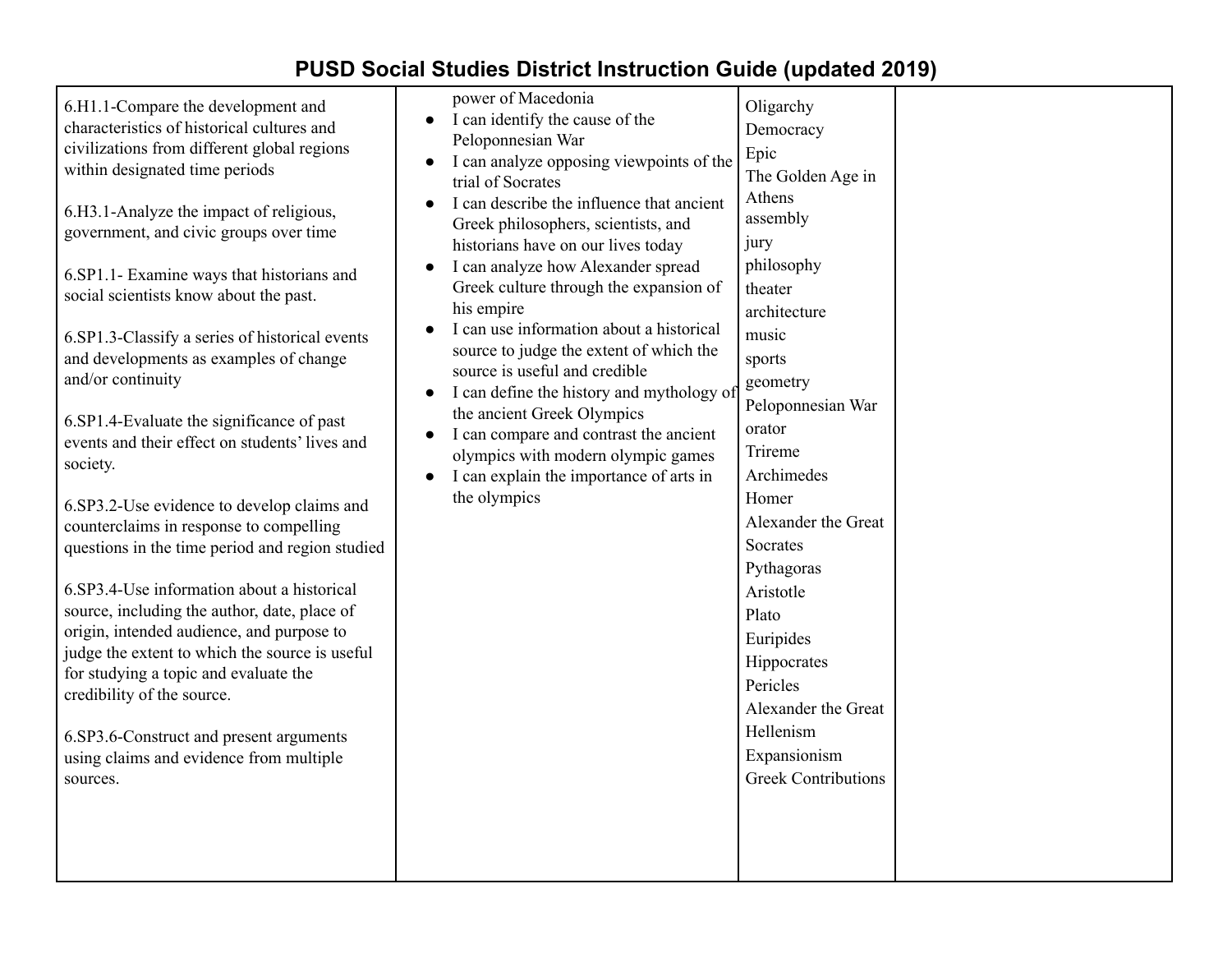| <b>Grade Level: 6th grade</b>                                                                                                                                                                                                                                                                                                                                                                                                                                                                                                                                                                                                                                      | Time: Quarter 3 - Unit 2 - 3 weeks                                                                                                                                                                                                                                                                                                                                                                                                                                                                                                                                                                                                                                                                     |                                                                                                                                                                                                                                                                |                                                                                                                                                             |
|--------------------------------------------------------------------------------------------------------------------------------------------------------------------------------------------------------------------------------------------------------------------------------------------------------------------------------------------------------------------------------------------------------------------------------------------------------------------------------------------------------------------------------------------------------------------------------------------------------------------------------------------------------------------|--------------------------------------------------------------------------------------------------------------------------------------------------------------------------------------------------------------------------------------------------------------------------------------------------------------------------------------------------------------------------------------------------------------------------------------------------------------------------------------------------------------------------------------------------------------------------------------------------------------------------------------------------------------------------------------------------------|----------------------------------------------------------------------------------------------------------------------------------------------------------------------------------------------------------------------------------------------------------------|-------------------------------------------------------------------------------------------------------------------------------------------------------------|
| <b>Unit - Rome</b>                                                                                                                                                                                                                                                                                                                                                                                                                                                                                                                                                                                                                                                 | <b>Essential Question</b><br>1) Was the legacy of ancient Rome good or bad?<br><b>What factors led to the fall of the Roman Empire?</b><br>2)<br>Did the reforms of emperors delay or quicken the fall of the empire?<br>3)<br>4) How did the geography of Italy allow for the rise of the civilization?<br>Describe the impact of the Roman republic on ancient Romans and how does it relate<br>5)<br>to our current form of government?<br>6) What are the foundational values and beliefs of a Roman republic?<br>7) How did Julius Caesar and Augustus Caesar impact the development of Roman<br>culture and modern ideologies?<br>8) What were the strengths and weaknesses of the Roman Empire? |                                                                                                                                                                                                                                                                |                                                                                                                                                             |
| <b>Standards</b>                                                                                                                                                                                                                                                                                                                                                                                                                                                                                                                                                                                                                                                   | <b>Objectives/ I Can</b>                                                                                                                                                                                                                                                                                                                                                                                                                                                                                                                                                                                                                                                                               | <b>Key Vocabulary</b>                                                                                                                                                                                                                                          | <b>Resources/Assessments</b>                                                                                                                                |
| 6.C4.1-Explain challenges and opportunities<br>people and groups face when solving local,<br>regional, and/or global problems<br>6.E1.1-Analyze the relationship between<br>education, income, and job opportunities within<br>the context of the time period and region studied.<br>6.E1.2-Give examples of financial risks that<br>individuals and households face within the<br>context of the time period and region studied.<br>6.E3.1-Describe the relationship between various<br>costs and benefits of economic production<br>6.E3.3-Analyze the influence of specialization<br>and trade within different cultures and<br>communities in regions studied. | I can analyze the advantages and<br>disadvantages of the geographical<br>features of Italy<br>I can explain challenges and<br>opportunities people and groups face<br>when solving local, regional, and or<br>global problems<br>I can describe the currency and the<br>collapse of the Roman Empire<br>I can define trade in the Roman<br>Empire<br>I can identify consequences<br>I can understand inflation, deflation,<br>and hyperinflation<br>I can analyze daily life and the<br>devastating impact that Pompeii had<br>on it<br>I can describe the founding of the                                                                                                                             | Volcano<br>Peninsula<br><b>Adriatic Sea</b><br>Apennine<br>Mountains<br>Alps<br>Po River<br>Islands around Italy<br>Plebeian<br>Patrician<br>public<br>Representative<br>Senate<br>Tribune<br>Consul<br><b>Twelve Tables</b><br><b>Punic Wars</b><br>Civil War | Roman Republic (Would pair well<br>with Athens Democracy Lesson)<br>The Fall of Rome and<br>hyperinflation<br><b>Augustus</b><br><b>Attila and Pope Leo</b> |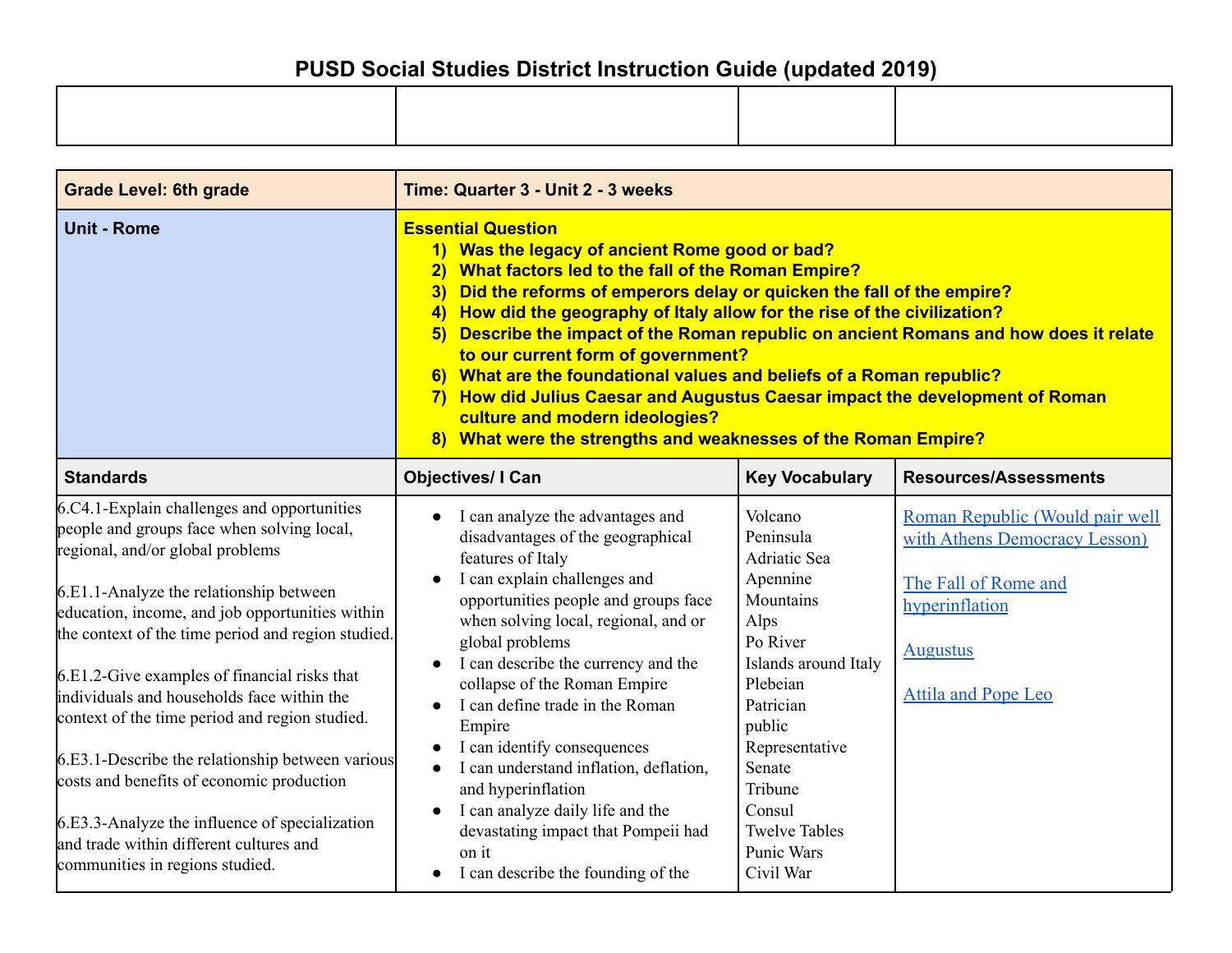| 6.E5.2- Explain the effects of the increasing<br>economic interdependence within the distinct<br>groups<br>6.G2.1-Compare diverse ways people or groups<br>of people have impacted, modified, or adapted to<br>the environment of the Eastern Hemisphere<br>6.G4.2-Describe how natural and human-made<br>catastrophic events and economic activities in<br>one place affect people living in nearby and<br>distant places<br>6.H3.1-Analyze the impact of religious,<br>government, and civic groups over time<br>6.SP1.1- Examine ways that historians and social<br>scientists know about the past.<br>6.SP1.4-Evaluate the significance of past events<br>and their effect on students' lives and society.<br>6.SP3.2-Use evidence to develop claims and<br>counterclaims in response to compelling<br>questions in the time period and region studied.<br>6.SP3.4-Use information about a historical<br>source, including the author, date, place of<br>origin, intended audience, and purpose to judge<br>the extent to which the source is useful for.<br>studying a topic and evaluate the credibility of<br>the source<br>6.SP3.5-Use questions generated about multiple<br>sources to identify further areas of inquiry and<br>additional sources. | Roman Republic<br>I can explain how the Rome grew into<br>a powerful civilization<br>I can analyze the wars between<br>$\bullet$<br>Carthage and the problems in Italy<br>I can Explain how Julius Caesar and<br>$\bullet$<br>Augustus impacted Rome<br>I can explain how Christianity<br>$\bullet$<br>developed and identify the major<br>beliefs<br>I can explain why and how Diocletian<br>$\bullet$<br>divided the Roman Empire<br>I can describe the accomplishments of<br>$\bullet$<br>Constantine and Justinian<br>I can explain the fall of Rome<br>$\bullet$ | Dictator<br>Pax Romana<br>Gladiator<br>Census<br>New Testament<br>Messiah<br>Christianity<br>Parable<br>Apostle<br>Crucifixion<br>Bishop<br>Pope<br>Persecution<br>Eastern Orthodox<br>Christianity<br>Justinian Code |  |
|--------------------------------------------------------------------------------------------------------------------------------------------------------------------------------------------------------------------------------------------------------------------------------------------------------------------------------------------------------------------------------------------------------------------------------------------------------------------------------------------------------------------------------------------------------------------------------------------------------------------------------------------------------------------------------------------------------------------------------------------------------------------------------------------------------------------------------------------------------------------------------------------------------------------------------------------------------------------------------------------------------------------------------------------------------------------------------------------------------------------------------------------------------------------------------------------------------------------------------------------------------------|-----------------------------------------------------------------------------------------------------------------------------------------------------------------------------------------------------------------------------------------------------------------------------------------------------------------------------------------------------------------------------------------------------------------------------------------------------------------------------------------------------------------------------------------------------------------------|-----------------------------------------------------------------------------------------------------------------------------------------------------------------------------------------------------------------------|--|
|--------------------------------------------------------------------------------------------------------------------------------------------------------------------------------------------------------------------------------------------------------------------------------------------------------------------------------------------------------------------------------------------------------------------------------------------------------------------------------------------------------------------------------------------------------------------------------------------------------------------------------------------------------------------------------------------------------------------------------------------------------------------------------------------------------------------------------------------------------------------------------------------------------------------------------------------------------------------------------------------------------------------------------------------------------------------------------------------------------------------------------------------------------------------------------------------------------------------------------------------------------------|-----------------------------------------------------------------------------------------------------------------------------------------------------------------------------------------------------------------------------------------------------------------------------------------------------------------------------------------------------------------------------------------------------------------------------------------------------------------------------------------------------------------------------------------------------------------------|-----------------------------------------------------------------------------------------------------------------------------------------------------------------------------------------------------------------------|--|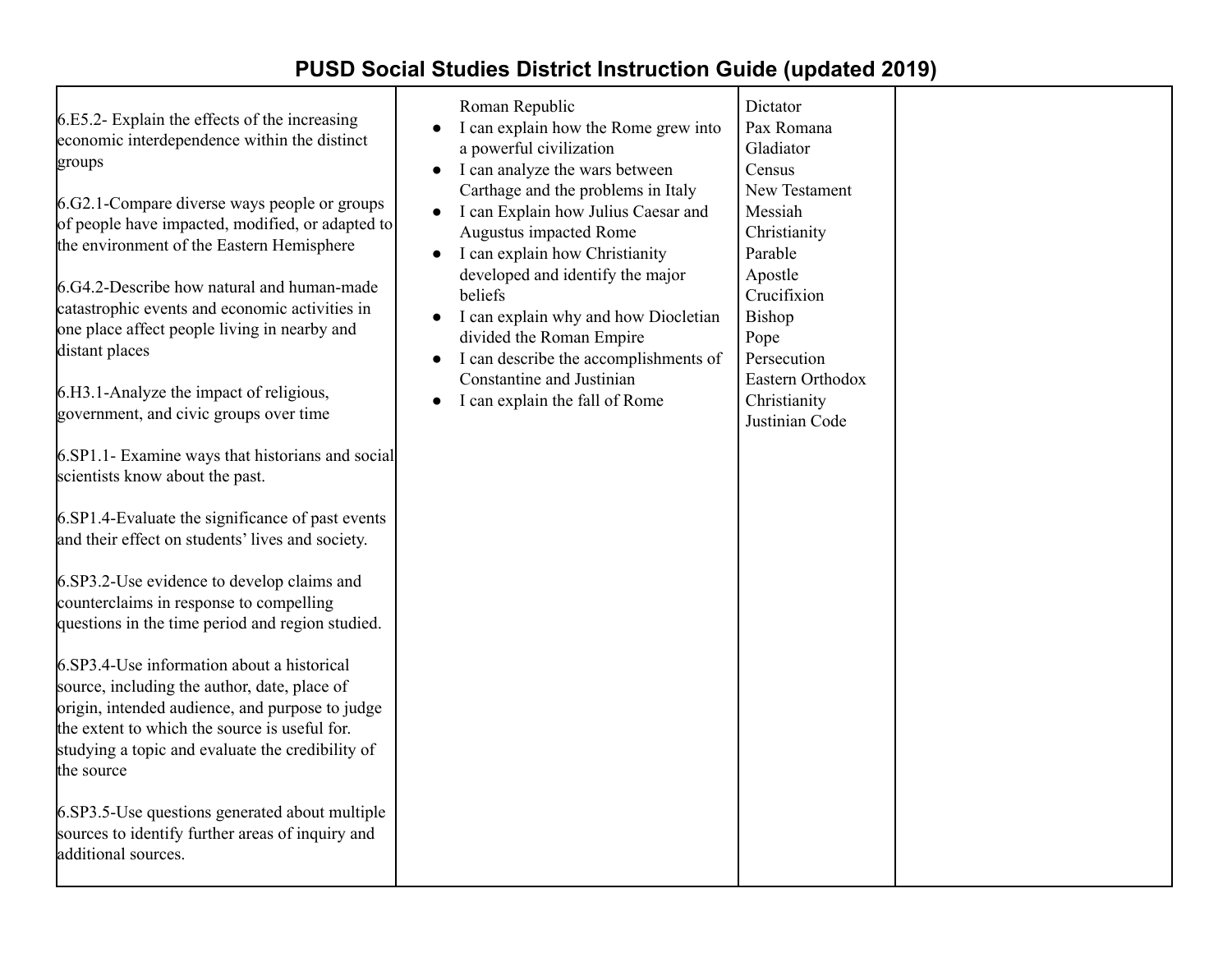| 6.SP3.6-Construct and present arguments using |  |  |
|-----------------------------------------------|--|--|
| claims and evidence from multiple sources.    |  |  |
|                                               |  |  |
|                                               |  |  |
|                                               |  |  |
|                                               |  |  |
|                                               |  |  |

| <b>Grade Level: 6th grade</b>                                                                                                                                                                                                                                                                                                                                                                                                                                       | Time: Quarter 3 - Unit 3 - 3 weeks                                                                                                                                                                                                                                                                                                                                                                                                                                                                       |                                                                                                                                                                |                                                                                                                                                                                                                                                                     |
|---------------------------------------------------------------------------------------------------------------------------------------------------------------------------------------------------------------------------------------------------------------------------------------------------------------------------------------------------------------------------------------------------------------------------------------------------------------------|----------------------------------------------------------------------------------------------------------------------------------------------------------------------------------------------------------------------------------------------------------------------------------------------------------------------------------------------------------------------------------------------------------------------------------------------------------------------------------------------------------|----------------------------------------------------------------------------------------------------------------------------------------------------------------|---------------------------------------------------------------------------------------------------------------------------------------------------------------------------------------------------------------------------------------------------------------------|
| Unit - Middle Ages/ Renaissance                                                                                                                                                                                                                                                                                                                                                                                                                                     | <b>Essential Question</b><br>1) Were the Dark Ages really dark?<br>How did life in Europe change after the fall of Rome?<br>$\left  \frac{2}{2} \right $<br>3) What role did the Catholic Church play socially, politically, and economically during<br>the Middle Ages?<br>How did feudalism define social structure during the Middle Ages?<br>$\left(4\right)$<br>How did the Crusades affect the spread of religion?<br>$\vert 5 \rangle$<br>6)                                                      |                                                                                                                                                                |                                                                                                                                                                                                                                                                     |
| <b>Standards</b>                                                                                                                                                                                                                                                                                                                                                                                                                                                    | <b>Objectives/ I Can</b>                                                                                                                                                                                                                                                                                                                                                                                                                                                                                 | <b>Key Vocabulary</b>                                                                                                                                          | <b>Resources/Assessments</b>                                                                                                                                                                                                                                        |
| 6.G1.1-Use and construct maps, graphs, and<br>other representations to explain relationships<br>between locations of places and regions<br>6.H3.1-Analyze the impact of religious,<br>government, and civic groups over time<br>6.SP1.1- Examine ways that historians and<br>social scientists know about the past.<br>6.SP3.2-Use evidence to develop claims and<br>counterclaims in response to compelling<br>questions in the time period and region<br>studied. | • I can identify Europe's main geographic<br>features<br>I can describe Charlemagne's Empire<br>I can explain the Norman invasion of<br>England<br>I can describe the characteristics of life<br>under feudalism<br>I can identify the plague ecology in the<br><b>United States</b><br>I can identify the symptoms and<br>geographic areas that were most affected<br>I can construct a diagram showing how<br>the black death spread<br>I can research graphs showing the<br>decline of the population | Temperate<br>Fjord<br>Navigable<br>Deforestation<br>Middle Ages<br>Feudalism<br>Fief<br>Vassal<br>Serf<br>Manor<br>Chivalry<br>Magna Carta<br>Monastery<br>Nun | <b>Can Disease Change the World?</b><br><b>Black Death Inquiry</b><br>The Dark Ages<br><b>Expansion of the Early Islamic Empire</b><br><b>Ibn Battuta</b><br><b>The First Crusade</b><br><b>Understanding the Black Death</b><br><b>The Black Death in Florence</b> |
| 6.SP3.4-Use information about a historical                                                                                                                                                                                                                                                                                                                                                                                                                          | I can analyze the importance of the<br>Magna Carta                                                                                                                                                                                                                                                                                                                                                                                                                                                       | Saint<br>Crusades                                                                                                                                              | <b>Galileo</b>                                                                                                                                                                                                                                                      |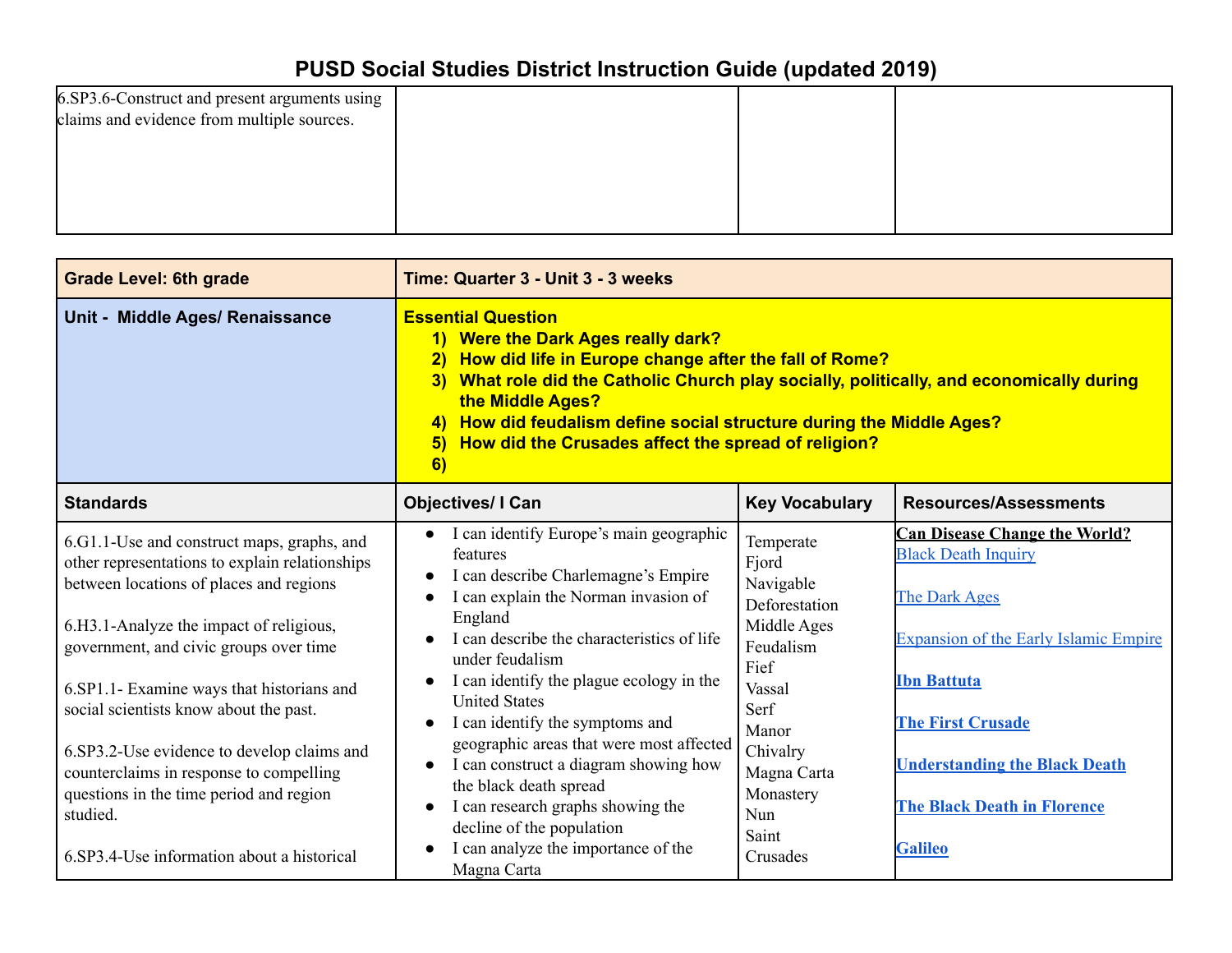| source, including the author, date, place of<br>origin, intended audience, and purpose to<br>judge the extent to which the source is useful<br>for studying a topic and evaluate the<br>credibility of the source.<br>6. SP4. 1-Explain the multiple causes and<br>effects of events and developments in the past. | I can describe the role of Christianity<br>during the Middle Ages<br>I can describe the effect of the Crusades<br>on Europe<br>I can analyze the impact of the<br>Renaissance on European life and culture<br>I can describe how Martin Luther and<br>other Protestant leaders protested against<br>the church of Rome<br>I can analyze the impact of the<br>Counter-Reformation on Europe | Cathedral<br>Gothic<br>Plague<br>Renaissance<br>Reformation<br>Protestant<br>Anglican Church | <b>Martin Luther</b> |
|--------------------------------------------------------------------------------------------------------------------------------------------------------------------------------------------------------------------------------------------------------------------------------------------------------------------|--------------------------------------------------------------------------------------------------------------------------------------------------------------------------------------------------------------------------------------------------------------------------------------------------------------------------------------------------------------------------------------------|----------------------------------------------------------------------------------------------|----------------------|
|--------------------------------------------------------------------------------------------------------------------------------------------------------------------------------------------------------------------------------------------------------------------------------------------------------------------|--------------------------------------------------------------------------------------------------------------------------------------------------------------------------------------------------------------------------------------------------------------------------------------------------------------------------------------------------------------------------------------------|----------------------------------------------------------------------------------------------|----------------------|

| <b>Grade Level: 6th grade</b>                                                                                                                                                                                                                            | <b>Time: Quarter 4 - 8 weeks</b>                                                                                                                                                                                                                                                                                                                                                                                                                                                                                                                                                                                 |                                                                                        |                                                                                                                                                |  |
|----------------------------------------------------------------------------------------------------------------------------------------------------------------------------------------------------------------------------------------------------------|------------------------------------------------------------------------------------------------------------------------------------------------------------------------------------------------------------------------------------------------------------------------------------------------------------------------------------------------------------------------------------------------------------------------------------------------------------------------------------------------------------------------------------------------------------------------------------------------------------------|----------------------------------------------------------------------------------------|------------------------------------------------------------------------------------------------------------------------------------------------|--|
| Unit - China                                                                                                                                                                                                                                             | <b>Essential Question</b><br>1) How did China's geography influence the development of that civilization?<br>What was China's political system and how did it impact Chinese society?<br>$\overline{2}$<br>How has Chinese philosophy influenced Chinese civilization?<br>3)<br>What were the important political and cultural contributions of the Shang, Zhou, Qin,<br>4)<br>and Han Dynasties?<br>How did trade routes lead to the exchange of new products and ideas among China,<br>5)<br>Rome, and other peoples?<br>6) Explain the relationship between the leaders and people within the dynastic cycle? |                                                                                        |                                                                                                                                                |  |
| <b>Standards</b>                                                                                                                                                                                                                                         | <b>Objectives/I Can</b><br><b>Key Vocabulary</b><br><b>Resources/Assessments</b>                                                                                                                                                                                                                                                                                                                                                                                                                                                                                                                                 |                                                                                        |                                                                                                                                                |  |
| 6.E3.2-Explain the influence the factors of<br>production have on the manufacture of goods<br>and services within different cultures, regions,<br>and communities.<br>6.E5.1-Describe the factors that influence<br>trade between countries or cultures. | I can identify the geographical regions<br>$\bullet$<br>of China<br>I can analyze the effects of the Huang<br>$\bullet$<br>He on the development of the valley<br>culture<br>I can describe the government and<br>$\bullet$<br>culture of the Shang dynasty                                                                                                                                                                                                                                                                                                                                                      | Loess<br>Famine<br>Gorge<br>steppe<br>Distribution Map<br>Population density<br>Daoism | <b>Confucianism &amp; Taoism</b><br>Did China and Rome know each<br>other?<br><b>China and Rome Inquiry.</b><br><b>Fall of the Qin Dynasty</b> |  |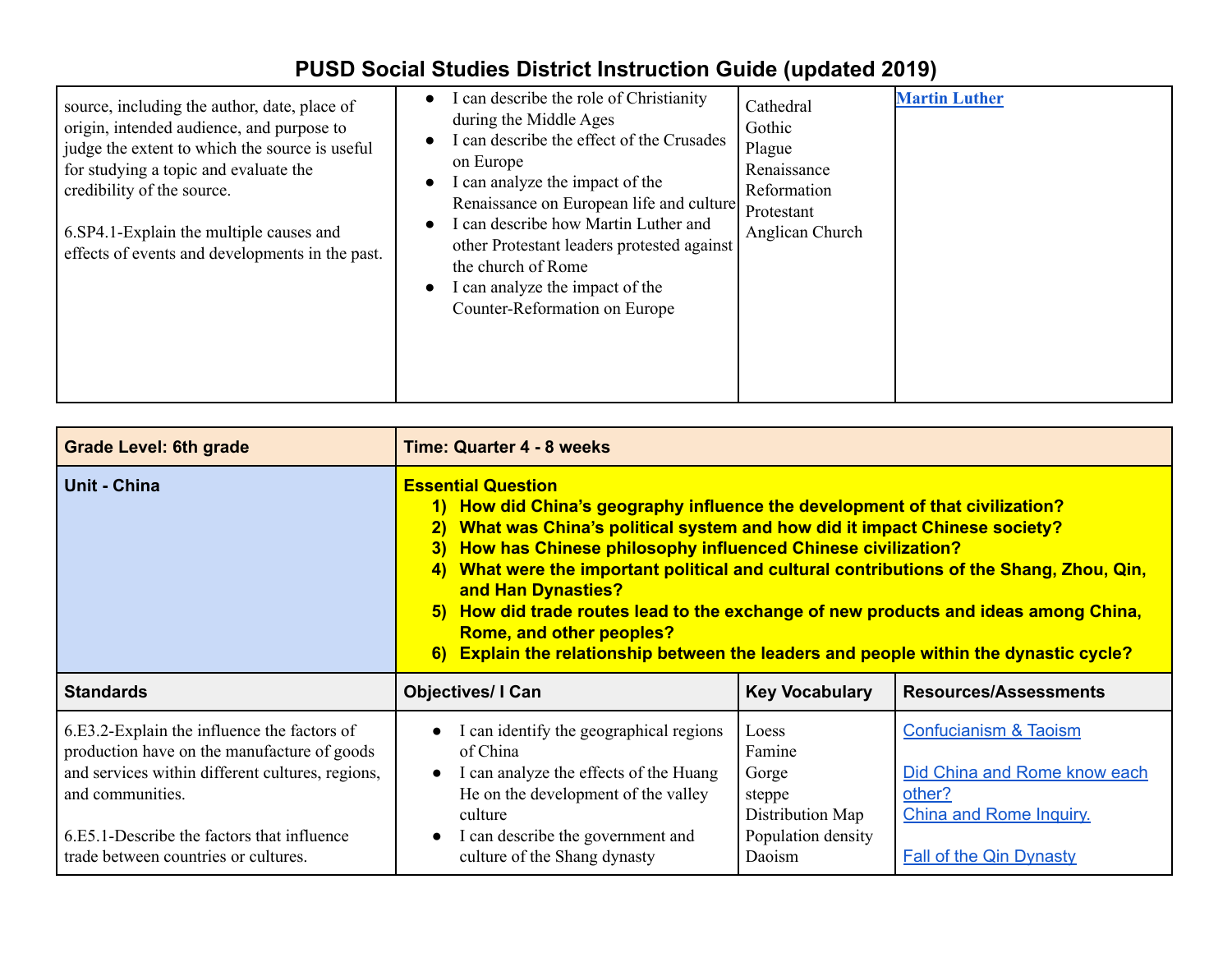| 6.G3.1-Analyze how cultural environmental<br>characteristics affect the distribution and<br>movement of people, goods, and ideas<br>6.H1.1-Compare the development and<br>characteristics of historical cultures and<br>civilizations from different global regions<br>within designated time periods<br>6.H1.2-Explain the causes and effects of<br>interactions between cultures and civilizations<br>6.H3.1-Analyze the impact of religious,<br>government, and civic groups over time<br>6.H3.2-Generate questions to examine the<br>similarities and differences between major<br>world religions and the role of religion in the<br>formation of regions and their cultural,<br>political, economic, and social identity.<br>6.SP1.1- Examine ways that historians and<br>social scientists know about the past.<br>6.SP1.2-Analyze connections among events<br>and developments in various geographic and<br>cultural contexts.<br>6.SP3.2-Use evidence to develop claims and<br>counterclaims in response to compelling<br>questions in the time period and region studied<br>6.SP3.4-Use information about a historical<br>source, including the author, date, place of<br>origin, intended audience, and purpose to<br>judge the extent to which the source is useful<br>for studying a topic and evaluate the | I can explain how China changed<br>under the Zhou Dynasty<br>I can describe the events that helped<br>$\bullet$<br>build the first Chinese Empire<br>I can analyze and evaluate the reign of<br>$\bullet$<br>Shihuang Di<br>I can explain the effects of the Qin<br>Dynasty in China<br>I can explain the reasons for the<br>$\bullet$<br>decline and fall of the Han Dynasty<br>I can identify the interactions across<br>$\bullet$<br>the Eastern hemisphere<br>I can identify the historical antecedent<br>to the Silk Road<br>I can define the relative location in<br>regard to China and Roman Empire<br>I can use mapping, T-charts | Hinduism<br><b>Buddhism</b><br>Dynasty<br>Oracle bones<br>Mandate of heaven<br><b>Warring States</b><br>Period<br>Emperor<br>Province<br>Legalism<br>Confucianism<br>Bureaucracy<br>Grand School<br>Seismography<br>Abacus<br>Magic squares<br>Silk road |  |
|--------------------------------------------------------------------------------------------------------------------------------------------------------------------------------------------------------------------------------------------------------------------------------------------------------------------------------------------------------------------------------------------------------------------------------------------------------------------------------------------------------------------------------------------------------------------------------------------------------------------------------------------------------------------------------------------------------------------------------------------------------------------------------------------------------------------------------------------------------------------------------------------------------------------------------------------------------------------------------------------------------------------------------------------------------------------------------------------------------------------------------------------------------------------------------------------------------------------------------------------------------------------------------------------------------------------------|--------------------------------------------------------------------------------------------------------------------------------------------------------------------------------------------------------------------------------------------------------------------------------------------------------------------------------------------------------------------------------------------------------------------------------------------------------------------------------------------------------------------------------------------------------------------------------------------------------------------------------------------|----------------------------------------------------------------------------------------------------------------------------------------------------------------------------------------------------------------------------------------------------------|--|
|--------------------------------------------------------------------------------------------------------------------------------------------------------------------------------------------------------------------------------------------------------------------------------------------------------------------------------------------------------------------------------------------------------------------------------------------------------------------------------------------------------------------------------------------------------------------------------------------------------------------------------------------------------------------------------------------------------------------------------------------------------------------------------------------------------------------------------------------------------------------------------------------------------------------------------------------------------------------------------------------------------------------------------------------------------------------------------------------------------------------------------------------------------------------------------------------------------------------------------------------------------------------------------------------------------------------------|--------------------------------------------------------------------------------------------------------------------------------------------------------------------------------------------------------------------------------------------------------------------------------------------------------------------------------------------------------------------------------------------------------------------------------------------------------------------------------------------------------------------------------------------------------------------------------------------------------------------------------------------|----------------------------------------------------------------------------------------------------------------------------------------------------------------------------------------------------------------------------------------------------------|--|